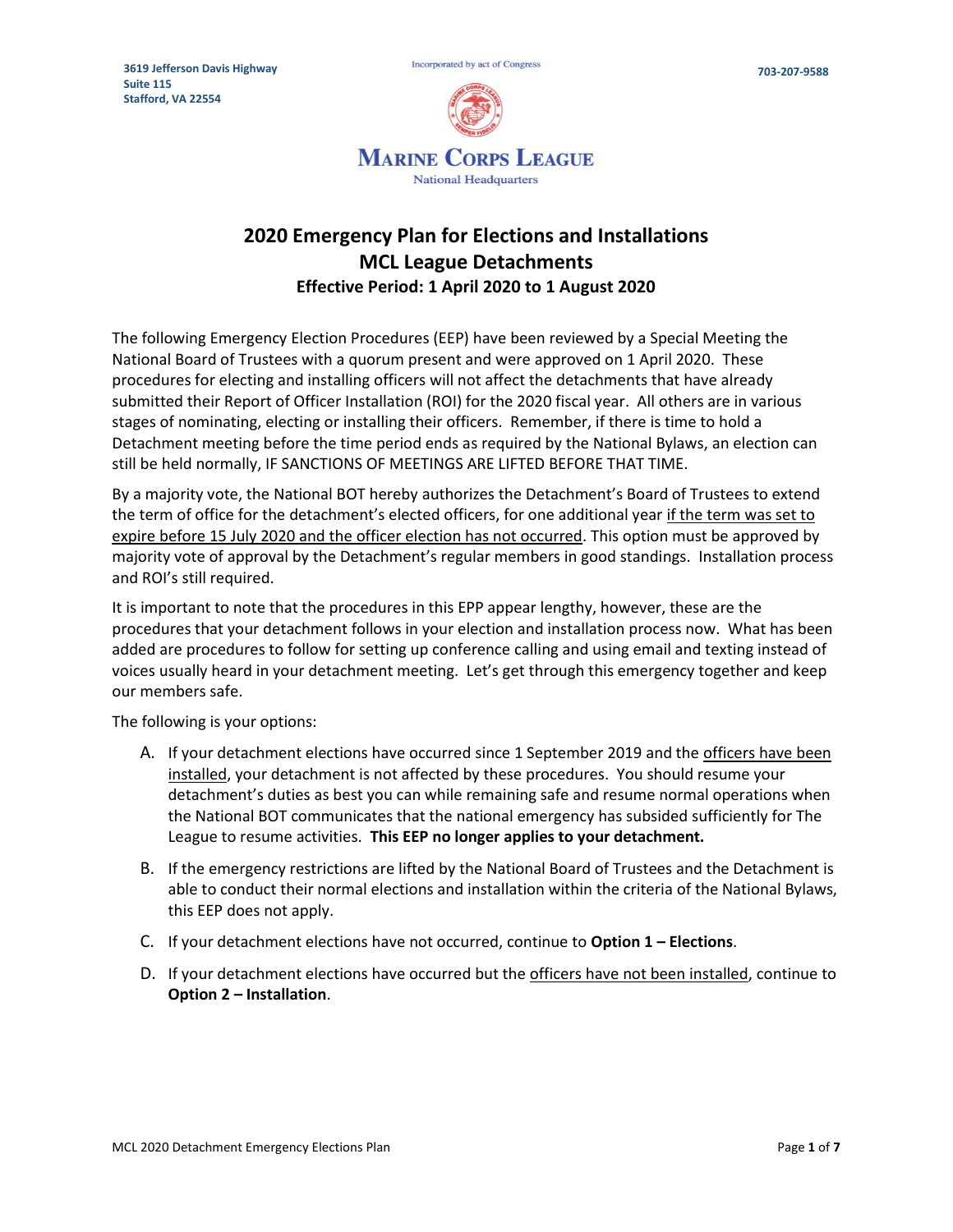

## **Option 1 – Elections**

The BOT authorizes the detachments of the Marine Corps League to conduct an election meeting via conference call in so far as the following conditions are met. Considering the emergency that precipitated these measures, the following abbreviated procedure is authorized without following the MCL meeting and election rituals

- A. The detachment commandant will call for a Special Meeting with the expressed purpose of electing and installing officers. If desired, the commandant may call on any detachment member for assistance in following these procedures.
	- 1. The commandant will contact:
		- a. an authorized League member who will serve as the Installation Officer (in accordance with NAP Chapter SIX, Section 6015.b.) to determine the best date and time for the meeting and
		- b. a regular member in good standing of the detachment will chair the election process. This person will need to become familiar with the election procedures.
	- 2. The detachment adjutant (see note below) will set up a conference calling process that has the capability to have the conference call connect for the necessary duration with all participating simultaneously. The number of participants will be the total number of current detachment officers, detachment members, all nominees, as well the current and expected appointed officers. All will need to participate in this conference call because the installation will take place immediately after the election.

#### **Note** – **The Detachment Adjutant position must be a regular member of the MCL for any election. An "acting Adjutant" can be temporarily assigned for the elections and installation process.**

If the detachment has not used a conference calling service before, an option is to use [www.freeconferencecall.com](http://www.freeconferencecall.com/) for a free conference calling site or do an Internet search for "free conference calling" for more options. It is recommended that only audio/phone conferencing be used because not all participants might not have a camera. Video conference is authorized but not required.

- 3. All regular detachment members in good standing must be notified by the Adjutant of the date and time that a conference call meeting will take place 10-15 days before the call.
- 4. The notification will be made by email, including an attachment or contained in the body of the email, the following information. Those members without email access, will be mailed via USPS the following information.
	- a. Instructions on how and when the member can participate in the conference call.
	- b. This EEP authorizes these procedures, overriding any restrictions that might be in the detachment or department bylaws.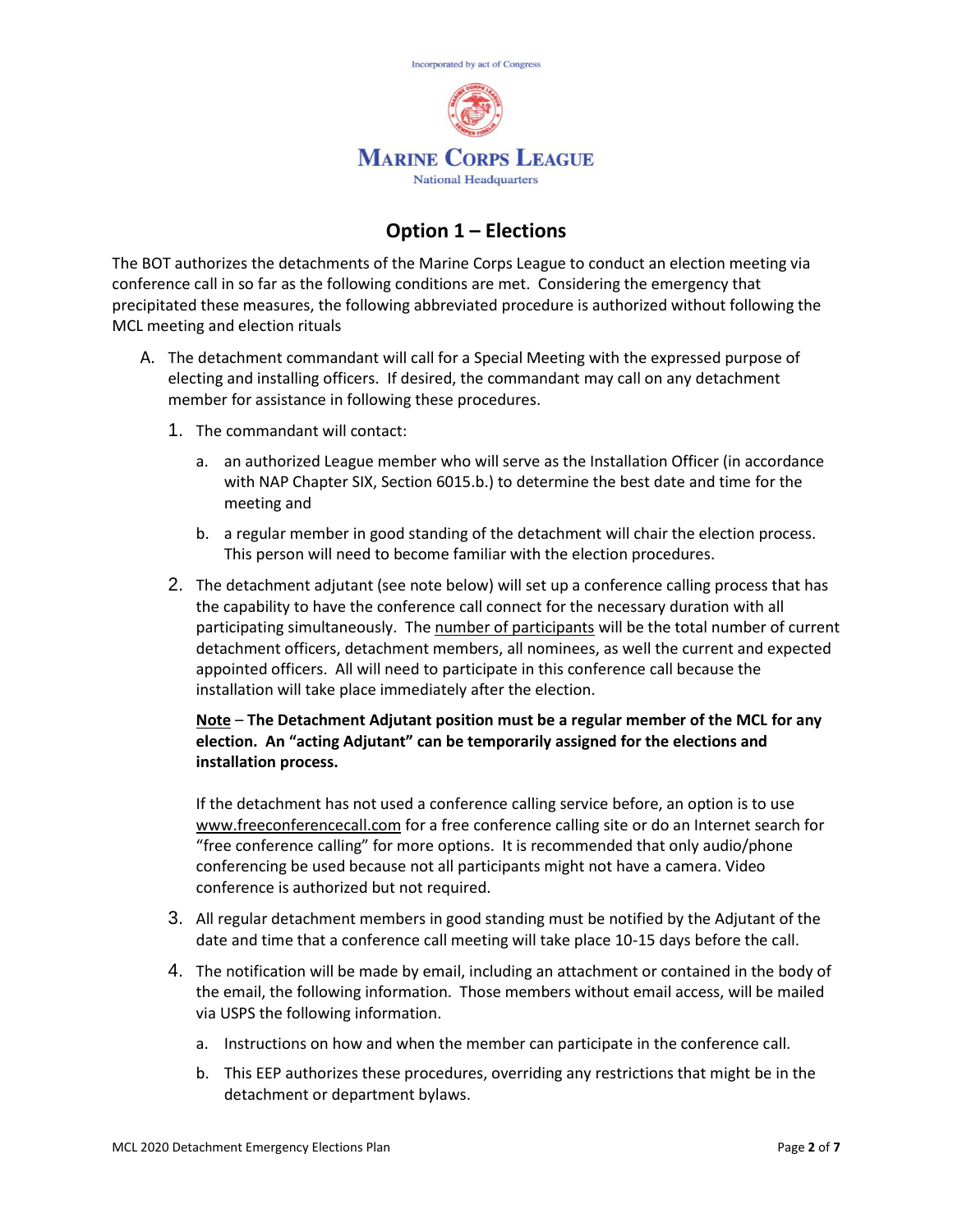

- c. A list of the current detachment officers and their intention to run again in the same position or for another position for this election year. If the detachment had an election committee in place, then the committee chair presents the committee's recommendation to the Adjutant for inclusion in this email.
- d. A request for additional nominations for regular members in good standing and include the elected position, nominee's name, detachment name, their phone number and email address.
- e. The Oath of Office.
- 5. Each member will report to the Adjutant within 3 days receipt of the email and state their intention to participate and define what method they will cast their vote privately; email or text. The Adjutant will record this information.
- 6. Those members not responding after 3 days will be mailed via USPS the text of the email. They will need to respond within 4 days via telephone their intention to participate. The Adjutant will record this information.
- 7. Once a quorum as defined by the detachment's bylaws has been met, the teleconference can take place at the scheduled time.
- B. At the scheduled time the Commandant will call the meeting to order and is authorized to conduct this meeting without following the MCL meeting rituals.
- C. The Adjutant will call the roll of those present and confirm that a quorum, as defined by the detachment bylaws, of regular members in good standing is participating in the call. The Adjutant will record the actions taking place during this call, be one of the tellers, and record the results in the minutes.
	- 1. The Commandant will then turn the meeting over to a member, the Chair, who is not running for an elected or appointed office. This could be the Nominations Committee Chair or the Installing Officer or any detachment member in good standing that is not seeking an office and is unwilling to accept a nomination/appointment to an office.
	- 2. The Chair will open the call to accept nominations, beginning with the commandant's position. Each nomination for an elective office shall be made via the conference call with the nominator identifying him/herself verbally for the record. Each nominee shall be a regular member in good standing in the Marine Corps League at the time of their nomination. No seconding is required. Each nominee, when nominated, will state to the Chair, "If elected, I (name of nominee) will accept the office of \_\_\_\_\_\_\_\_\_\_\_\_\_ and serve loyally, faithfully, and to the best of my ability during my term."
	- 3. Step 1 is repeated for all nominees, whether contested or not. If a position is not contested, the Chair will direct the adjutant to record one vote for that member and say, "Congratulations <title>, <last name>." If a position is contested: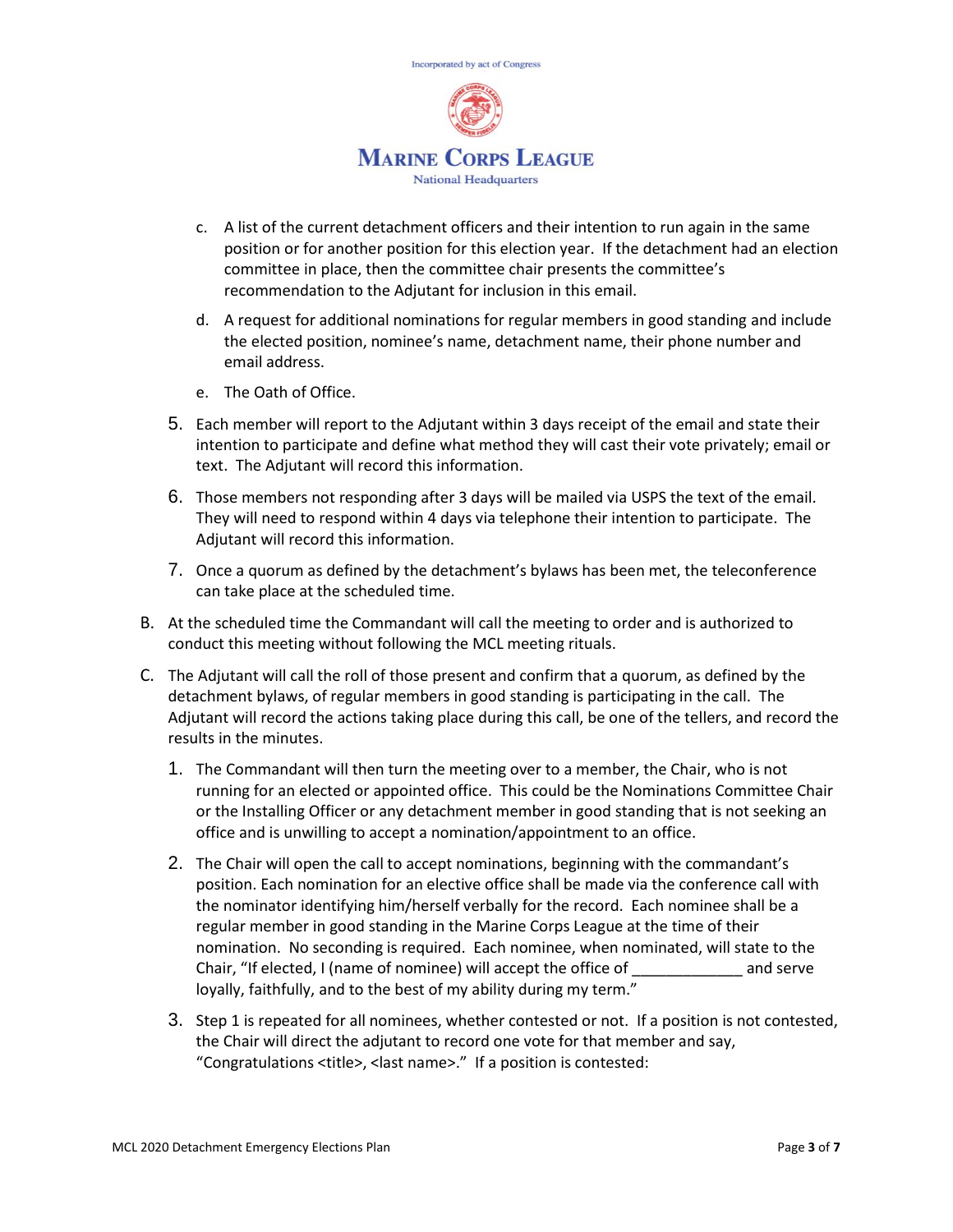

- a. Each nominee for a specific office will have one (1) minute to convey to those on the conference call the reason they want the position.
- b. For that position each member on the call not running for that position is asked to reply to both the Adjutant and the Installing Officer their vote.
- c. When the Adjutant and the Installing Officer have confirmed that they have the number of votes representing the attending members, they will count the votes and communicate their count to accuracy. The Adjutant will report the winner who received over 50% of the vote. If no nominee receives over 50% of the votes, the nominee having the least number of votes is removed from the list of nominees and another vote is taken by returning to step 2.b.
- d. If additional offices are contested, return to step 2.b. and repeat until all elected offices are filled. When all offices are filled, continue.
- e. The Chair closes the election and turns the meeting over to the Installing Officer to continue the meeting with the meeting at **Option 2 - Installation**.

## **Option 2 – Installation**

The Election and the Installation must be accomplished so that the ROI needs to be at National by June 30. It is advisable that the installation take place during this election conference call because all the officers are present. The Installing Officer will recite the prayer following installation unless a Chaplain not being sworn in is present.

- A. If you have elected your officers prior to this conference call but not installed them or you are having a second conference call for the installation, continue at **Installation Set Up**.
- B. If you just elected your officers via the conference call and want to continue with the installation on this call, continue at **Installation Procedure.**

#### **Installation Set Up**

The current commandant will call for a special conference call meeting with the expressed purpose of installing the officers. Only the elected and appointed officers need to participate on this call. If desired, the commandant may call on any detachment member for assistance in following these procedures.

- A. **Appoint Installation Officer:** The commandant will contact an authorized League member who will serve as the Installation Officer (in accordance with NAP Chapter SIX, Section 6015.b.) to negotiate the best date and time for the meeting within 14 days hence. The commandant will notify the Adjutant, or another member who can facilitate making the following arrangements, when the conference call will take place.
- B. **Adjutant's Call:** The Adjutant will phone or email each elected and appointed officer and document each officers' ability to participate in the conference call for the purpose of officer installation that will take place on the appointed date and time. The adjutant will confirm and document how the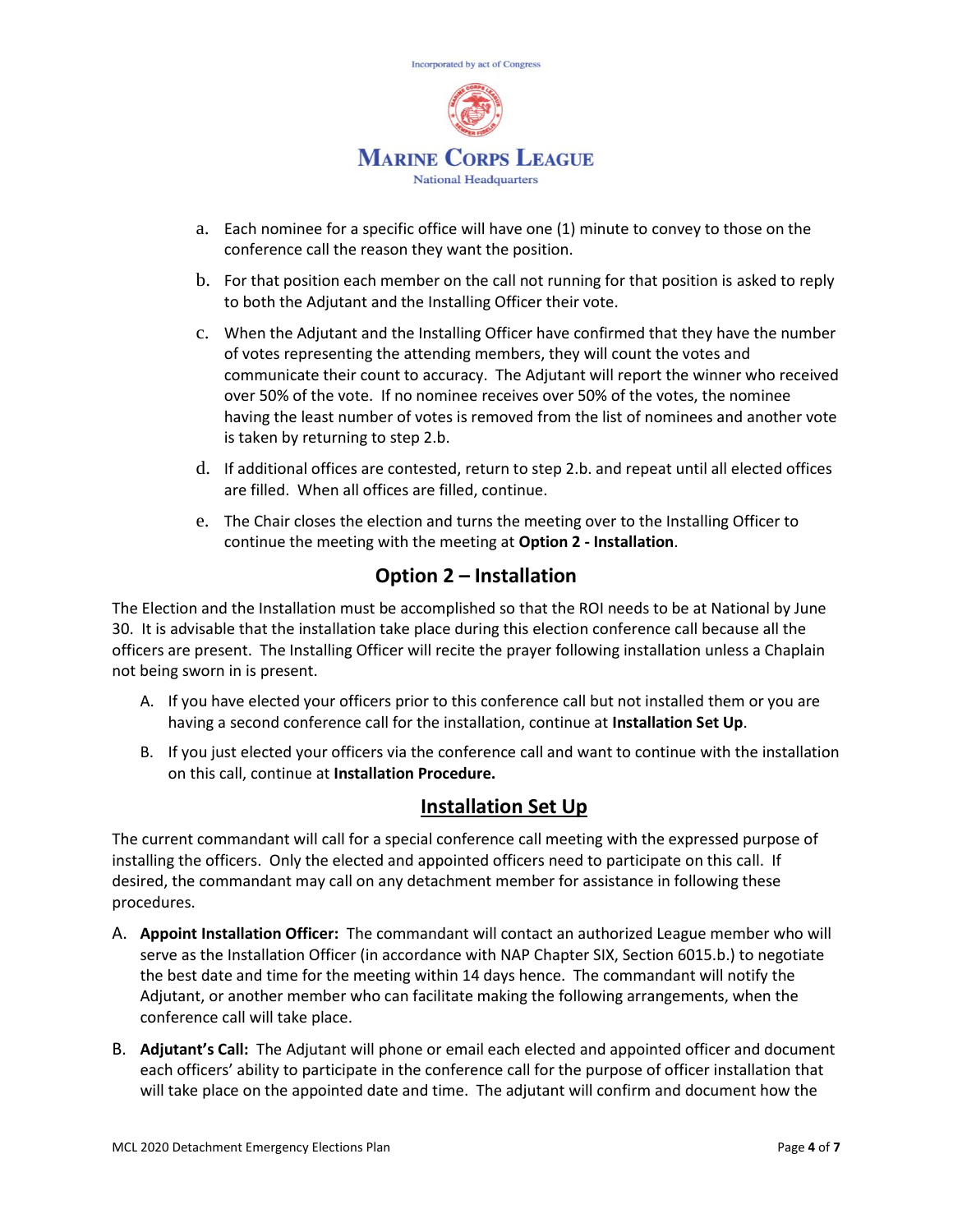

officer will receive further instruction, email or USPS. If necessary, time to adjust the date so that all officers can participate, might be necessary and repeat steps 1 and 2

- C. **Set up Conference Call:** The Adjutant will make the necessary arrangements for the conference call and document them. Follow the procedure described in **Step Option 1 – Elections, A.2.** and then resume with **Step Send Email**.
- D. **Send Email:** Once the date and time are set to ensure 100% participation, a follow up email will be sent to each officer. This email will contain a confirmation of the date and time, this document attached to the email from the National BOT explaining the reason this procedure is taking place, the Oath of Office, and an explanation of conference calling and what will occur on the conference call. Continue to **Installation Process.**

#### **Installation Process**

Considering the emergency that precipitated these measures, the following abbreviated procedure is authorized without following the MCL meeting rituals:

- A. If the election had previously taken place and the reason for this conference call is Officer Installation only,
	- 1. The participants should call in at the designated time to the conference call, following the Adjutant's documented procedures.
	- 2. At the appropriate time, the Commandant will call the meeting to order.
	- 3. The Adjutant will call the roll of those present and confirm that all elected and appointed officers, the Installation Officer, and Chaplain, if available, are participating in the call. The Adjutant will record the actions taking place during this call and record the results in the minutes.
	- 4. Continue to Step B.
- B. The Installation Officer calls the meeting to order and queries the newly elected Commandant:
	- 1. Installing Officer: "Have the dues of the newly elected officers been paid and have the annual dues for each of them been forwarded to the proper offices?" The Commandant responds, "They have, Sir."
	- 2. Installing Officer: "Have each of the incoming Officers been duly and properly elected?" The Commandant responds, "They have, Sir."
- C. Installing Officer: "Newly elected Officers, you have been chosen by your fellows Marines, FMF Corpsmen, and FMF Chaplains, to lead them during the coming year. They have indicated their faith and trust in your zeal, ability and integrity and their belief that you will by earnest, honest and faithful discharge of your duties. You should become familiar with the laws of the Marine Corps League, the Department and Detachment, and acquire a complete knowledge of the requirements of your office. Be mindful of the purposes of the League, so that your conduct exemplifies your position. Respect and honor your deceased brothers in arms and assist and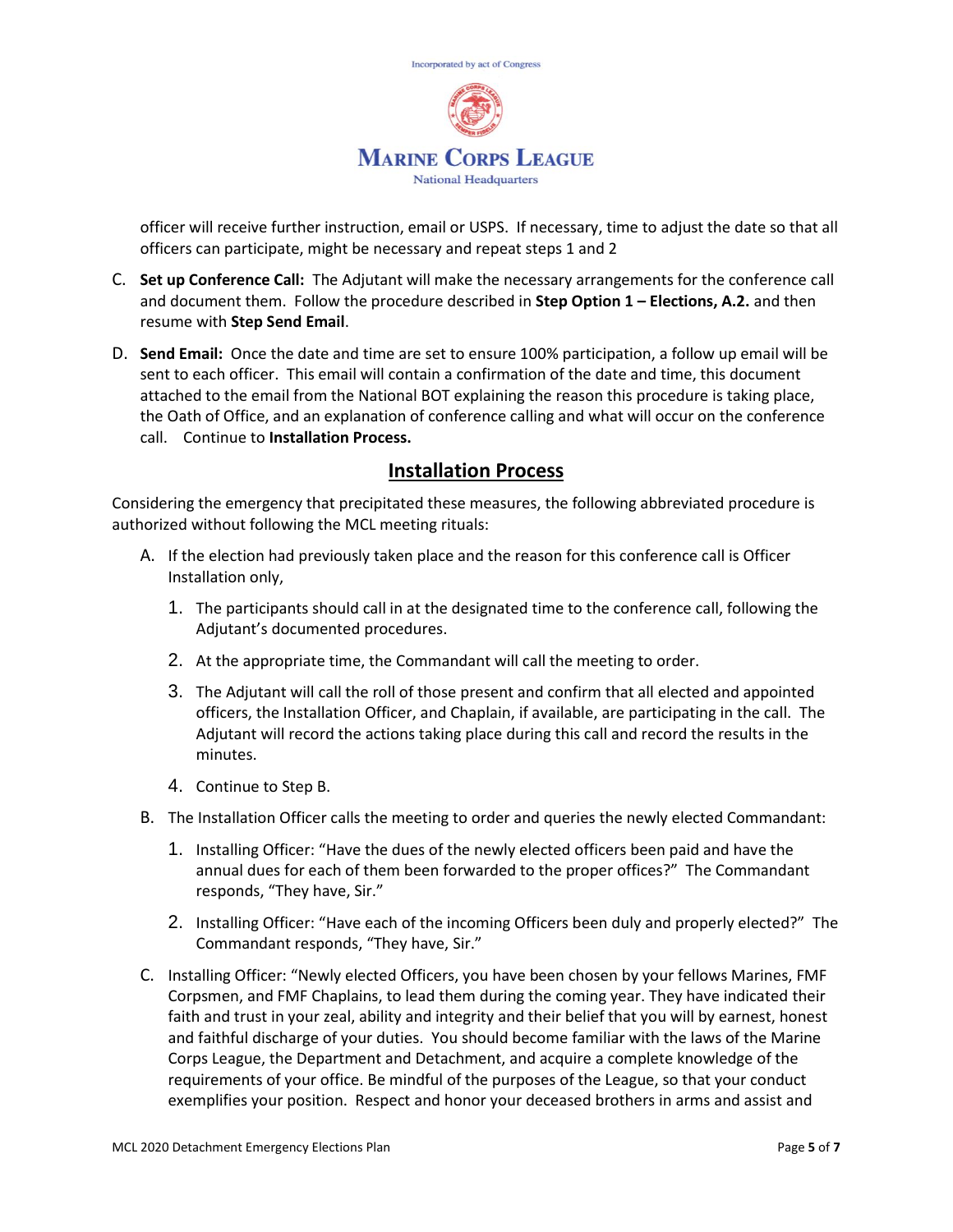

protect your fellow Marines and their families. Take every opportunity to advance the interests and welfare of the League and your Detachment. When your tour of duty has been completed, may it with justice be said that you helped to win the respect of the public for the League and your Detachment and the admiration and gratitude of your fellow Marines.

"The Oath you are about to take cannot, in any way, conflict with any political or religious views you may entertain. In view of this assurance and considering what you have heretofore heard, are you willing to accept the oath of office? If so answer-I am."

D. The Installing Officer continues: "You will follow along, reading to yourself your copy of the Oath of Office, using your own name where I use mine."

#### *Reading slowly,*

"I, <your name> do solemnly swear or affirm that I will bear true allegiance to the United States of America and to the Marine Corps League. That I will enforce and uphold, and will myself obey, the laws of the League. I shall ever bear in mind the purposes for which and the principles upon which the Marine Corps League and the Detachment were founded. I will subordinate myself to the best interests of my fellow Marines and the Marine Corps League and will never personally benefit at the expense of the League or my Detachment in the slightest degree. At the termination of my tour of duty I will surrender my office to my duly elected or appointed successor, accounting for any property that may have been entrusted to my care or custody. All this I solemnly swear or affirm. So, help me, God."

- E. The Installing Officer continues: "Following my question to you officers, the Adjutant will call your name. You will wait for your name to be called and respond, 'I do.' <Pause> "Officers, do you understand, agree to abide by, and swear by the oath you just took?"
- F. The Adjutant calls out each name beginning with the Commandant and waits for a confirming "I do" and records their affirmation.
- G. When completed, the Adjutant says: "Sir, all officers agree to the Oath of Office."
- H. The Installing Officer continues: "Commandant, Sir, upon you reposes the highest and most important responsibility that can rest upon any officer of the Marine Corps League. The Detachment is the most important unit in the League, for it is composed of the membership, which is the very heart of the League. Without the Detachment, the other units of the League would have no reason for existence. The life and growth of the League begins in the Detachment.

"Yours is a primary and compelling responsibility indeed. Hold constantly before the eyes of your fellow Marines the great principles for which the League strives. Lead and govern fairly and impartially. Strike quickly to prevent political, sectarian, or other improper debate, in your meetings. Strive to promote harmonious interest and effort among your fellow Marines.

"Be alert in supervising the work of your officers. Require them to constantly bear in mind the obligation of their oath. Be quick to praise and cautious to admonish. To you is given the